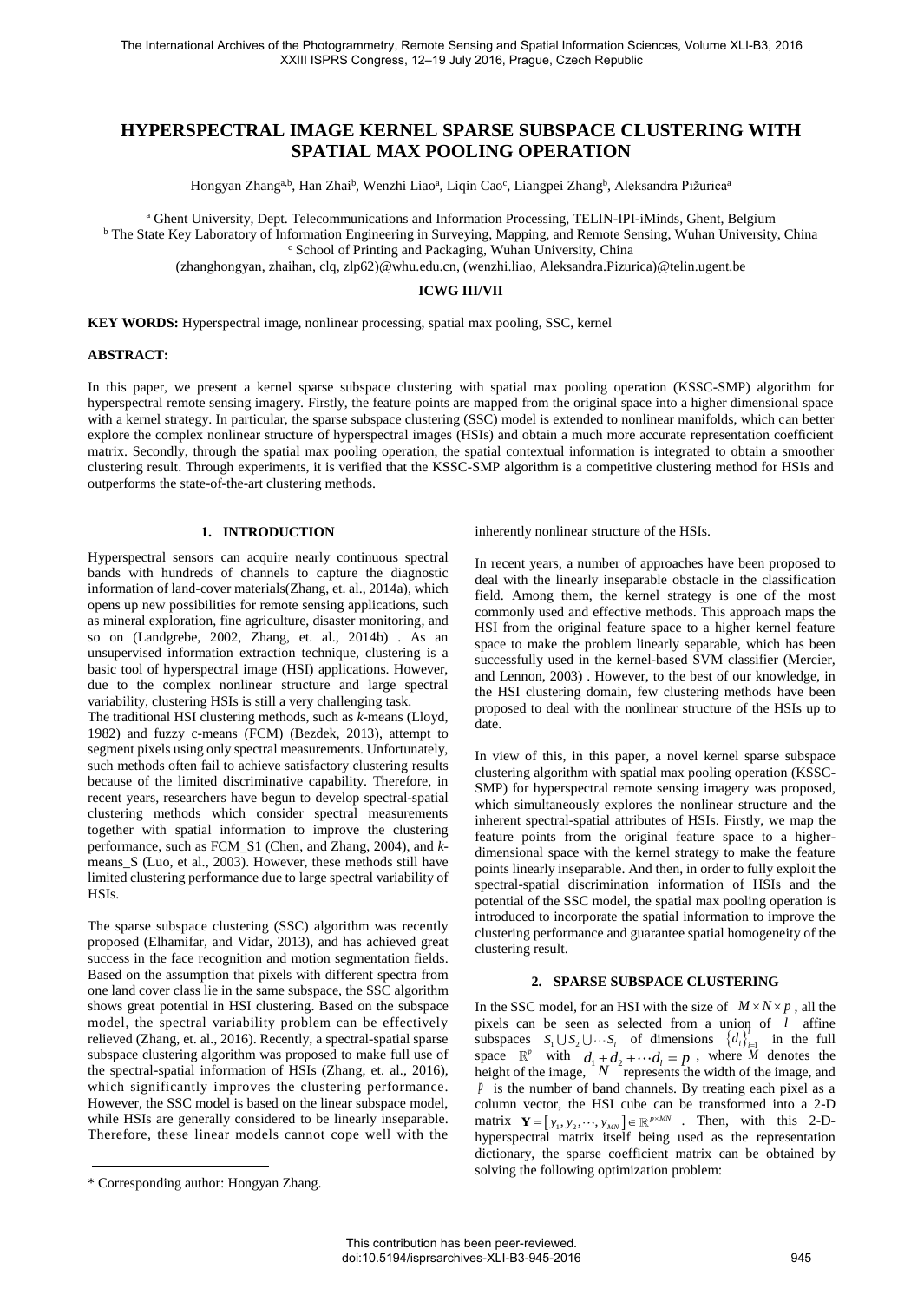$\min_{\mathbf{C}} \|\mathbf{C}\|_{0}$  s.t  $\mathbf{Y} = \mathbf{Y}\mathbf{C} + \mathbf{N}$ ,  $diag(\mathbf{C}) = \mathbf{0}$ ,  $\mathbf{C}^T \mathbf{1} = \mathbf{1}$ (1) where  $C \in \mathbb{R}^{MN \times MN}$  represents the representation coefficient matrix,  $N \in \mathbb{R}^{p \times MN}$  denotes the representation error matrix, and  $1 \in \mathbb{R}^{MN}$  is a vector whose elements are all ones. The condition  $diag(\mathbf{C}) = 0$ is utilized to eliminate the trivial solution of each pixel being represented as a linear combination of itself (Elhamifar, and Vidar, 2013). The condition  $C^{T}$ **1** = **1** means that it adopts the affine subspace model, which is a special linear subspace model. As the  $\ell_0$  - norm optimization problem is NP-hard, the relaxed tractable  $\ell_1$  -norm is usually adopted:

 $\min_{\mathbf{C}} \|\mathbf{C}\|_{1}$   $s.t$   $\mathbf{Y} = \mathbf{Y}\mathbf{C} + \mathbf{N}$ ,  $diag(\mathbf{C}) = \mathbf{0}$ ,  $\mathbf{C}^{T}\mathbf{1} = \mathbf{1}$ (2)

The optimization problem in (2) can be effectively solved by the alternating direction method of multipliers (ADMM) algorithm (Mota, et. al., 2013). We then construct the similarity graph with the obtained coefficient matrix in the symmetric form to strengthen connectivity of the graph (Elhamifar and Vidar, 2013).

$$
\mathbf{W} = \left| \mathbf{C} \right| + \left| \mathbf{C} \right|^r \tag{3}
$$

The spectral clustering algorithm is then applied to the similarity graph to obtain the final clustering result (Ng, et. al., 2002) .

## **3. THE KERNEL SPARSE SUBSPACE CLUSTERING ALGORITHM WITH SPATIAL MAX POOLING OPERATION**

In this section, we attempt to fully exploit the inherently nonlinear structure and the spectral-spatial properties of HSIs to achieve more accurate clustering results. For the former purpose, we adopt the kernel strategy to make the linearly inseparable feature points become linearly separable. And for the latter one, we incorporate the spatial max pooling operation into the clustering scheme after obtaining the coefficient matrix to effectively exploit the spatial information.

## **3.1 The Kernel Sparse Subspace Clustering Algorithm**

The kernel sparse subspace clustering algorithm (KSSC) extends SSC to nonlinear manifolds by using the kernel strategy to map the feature points from the original space to a higher kernel space, in order to make them linearly separable (Patel, and Vidal, 2014). Then, the kernel sparse representation coefficient matrix can be acquired by solving the following optimization problem, with the kernelized data matrix being used as the self-representation dictionary.

$$
\min_{\mathbf{C}} \|\mathbf{C}\|_{1} + \lambda \|\phi(\mathbf{Y}) - \phi(\mathbf{Y})\mathbf{C}\|_{F}^{2}
$$
  
*st diag*(**C**) = **0**, **C**<sup>T</sup> **1** = **1** (4)

where  $\lambda$  is a tradeoff between the data fidelity term and the sparse term; and  $\phi(\cdot): \mathbb{R}^p \to H$  is a mapping function from the input space to the reproducing kernel Hilbert space (Patel, and Vidal, 2014). The kernel matrix is usually defined as and Vidal, 2014). The kernel matrix is u<br>  $\kappa(\mathbf{y}_i, \mathbf{y}_j) = \langle \phi(\mathbf{y}_i), \phi(\mathbf{y}_j) \rangle = \phi(\mathbf{y}_i)^T \phi(\mathbf{y}_j)$ , where  $\kappa(\cdot): \mathbb{R}^p \times \mathbb{R}^p \to \mathbb{R}$  represents the kernel function, which measures the similarity of two arguments denoting a pair of pixels. The commonly used kernels include the radial basis function (RBF) kernel  $\kappa(\mathbf{y}_i, \mathbf{y}_j) = \exp\left(-\delta \left\|\mathbf{y}_i - \mathbf{y}_j\right\|^2\right)$  and the polynomial kernel  $\kappa(y_i, y_j) = \langle \langle y_i, y_j \rangle + a \rangle$ , where  $\delta$ , *a*, and  $\bar{b}$  are the parameters of the kernel functions. In this paper, the RBF kernel is adopted. As the feature space of the RBF kernel has an infinite number of dimensions, the value of the RBF kernel decreases with distance and ranges between [0, 1], which can be readily interpreted as a similarity measure.

## **3.2 Incorporating Spatial Information with the Spatially Max Pooling Operation**

The spatial pooling operation, as an effective way to extract local statistical information, has been used in various fields, including remote sensing analysis (Yuan, and Tang, 2014). Through sparse representation procedure, the coefficients can reveal the underlying cluster structure and can be used as the classification features. However, the single sparse vector of each pixel can only provide limited discriminative information as it only contains spectral measurements. In order to increase the discriminative ability for object recognition, a reasonable approach is to incorporate the spatial information to assist the spectral analysis. After obtaining the sparse coefficient matrix, a natural idea is to merge the sparse coefficients of spatially adjacent pixels in a local window to generate a new feature vector with the spatial pooling operation (Yuan, and Tang, 2014). Considering the characteristics and mechanism of SSC, we focus on the larger elements of each coefficient vector as they have a larger probability of being from the same subspace. Therefore, the spatial max pooling operation is adopted to merge these sparse representation vectors into a pooling vector, which suppresses the low elements and preserves the large ones. By this way, the spatial contextual information is effectively incorporated into the new coefficients to generate the spectral-spatial features. These pooling coefficients are then used as the features for the subsequent clustering.

## **3.3 The KSSC-SMP Algorithm**

In order to further improve the clustering performance, we combine the two schemes into a unified framework to obtain the KSSC-SMP algorithm, which can simultaneously deal with the complex nonlinear structure and utilize the spectral-spatial attributes of HSIs.

After spatially max pooling the sparse representation coefficient matrix in (4), the similarity graph is constructed through (3), similar to SSC. And the final clustering result is achieved by applying spectral clustering to it.

The proposed KSSC-SMP algorithm can be summarized as algorithm 1.

**Algorithm 1**: The kernel sparse subspace clustering algorithm with spatial max pooling operation (KSSC-SMP) for hyperspectral remote sensing imagery. Input:

- 1) A 2-D matrix of the HSI containing a set of points  $\{y_i\}_{i=1}^{MN}$ , in a union of *l* affine subspaces  $\{C_i\}_{i=1}^{l}$ ;
- 2) Parameters, including the cluster number  $l^{\dagger}$ , the regulation parameter  $\lambda$ , the kernel parameter  $\delta$ , and the window size  $n$  of the spatial max pooling operation.

Main algorithm:

- 1) Construct the kernel sparse representation optimization model (4) and solve it to obtain the kernel sparse representation coefficient matrix **C** using ADMM;
- 2) Conduct the spatial max pooling operation on **C** to obtain the pooling coefficient matrix;
- 3) Construct the similarity graph with the pooling coefficient matrix;
- 4) Apply spectral clustering to the similarity graph to obtain the final clustering results;

Output:

A 2-D matrix which records the labels of the clustering result of the HSI.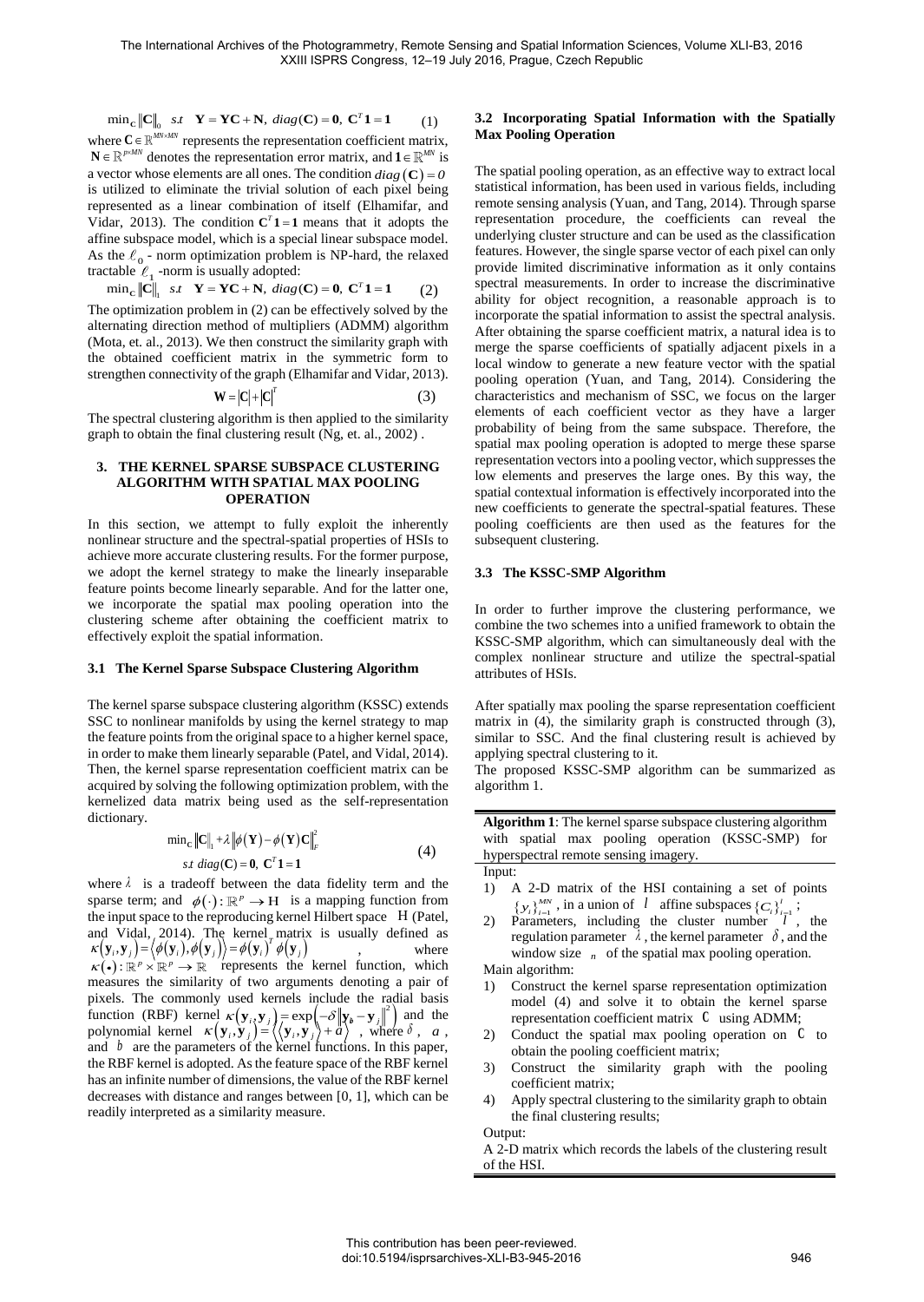## **4. EXPERIMENTAL RESULTS AND DISCUSSION**

## **4.1 Experimental Setting**

The proposed KSSC-SMP algorithm was tested on two widely used hyperspectral datasets: the Indian Pines image and the University of Pavia image. Several different clustering methods were implemented for comparisons: clustering by fast search and find of density peaks (CFSFDP) (Rodriguez, and Laio, 2014), SSC (Elhamifar, and Vidar, 2013), FCM\_S1 (Chen, and Zhang, 2004) and S<sup>4</sup>C (Zhang, et. al., 2016). Two simplified versions of the proposed KSSC-SMP method, Kernel SSC (KSSC) and SSC with spatial max pooling (SSC-SMP) are also included. The number of clusters was set as equal to the number of classes in the ground truth. For CFSFDP, we manually selected the clusters in the decision graph generated by the algorithm to obtain the final clustering result. The other parameters of each clustering method were manually tuned to the optimum. Both visual clustering maps and quantitative evaluations of the precision (producer's accuracy, user's accuracy, overall accuracy (OA), and kappa coefficient) are given to thoroughly evaluate the clustering performance of each method.

The AVIRIS Indian Pines image is used to conduct the first real data experiment. The image is of size  $145 \times 145 \times 200$ . The same portion of Indian Pines data with the size of  $85 \times 70 \times 200$  in (Zhang, et. al., 2016) is utilized to test the performance of the proposed algorithm. This typical test area contains four main kinds of ground materials, which is very challenging for clustering because the ground materials in this area have very similar spectra. The parameters of KSSC-SMP are set as follows: the number of clusters was set to 4 and the size of the window was set to  $n=3$ , and  $\lambda = 7 \times 10^{-7}$ .

The ROSIS Pavia University image is used to conduct the second real data experiment. The data size is 610 lines by 340 samples, with 103 bands. As before, we use a typical subset for tested data with size of  $85 \times 70 \times 103$ , which includes four main kinds of materials. The parameters of KSSC-SMP are set as follows: the number of clusters was set to 4 and the size of the window was set to  $n=3$ , and  $\lambda = 1 \times 10^{-5}$ .

## **4.2 Experimental Results**

The clustering result of each clustering algorithm on Indian Pines image is shown in Fig.1 with the corresponding quantitative evaluations shown in Table I. In the table, the optimal value of each row is shown in bold, and the second-best results are underlined. From Table I, it can be clearly observed that the proposed KSSC-SMP algorithm outperforms the others. The performance of the CFSFDP and SSC algorithms are unsatisfactory and contain a lot of salt-and-pepper noise and misclassifications. Compared with SSC, KSSC improves the clustering performance to a large degree by exploring the nonlinear structure of the HSIs with the kernel strategy. In the KSSC result, most of the classes are successfully separated. For the soybeans-minimum-till class, the misclassification is significantly reduced and the recognition rate is improved from 58.26% to 78.59%. The SSC-SMP method performs better than SSC because of the incorporation of the spatial information with the spatial max pooling operation, and the noise in the grass, soybeans-no-till, and soybeans-minimum-till classes is well smoothed. By incorporating the spatial information, the FCM\_S1 and S<sup>4</sup>C algorithms also obtain smoother clustering results. Finally, by integrating the kernel technique and the spatial max pooling operation into one framework, the proposed KSSC-SMP

algorithm performs better than KSSC and SSC-SMP to achieve the best clustering result, both visually and quantitatively, with the best OA of 80.37% and a kappa coefficient of 0.7134. A 13% improvement in OA is achieved compared with respect to SSC, which proves the effectiveness and superiority of the proposed method.

Fig.2 shows the clustering result of Pavia University image and Table II presents the clustering accuracy. The clustering results further suggested the superiority of the proposed KSSC-SMP method. CFSFDP and SSC achieve inferior clustering results with a low accuracy. KSSC performs much better than SSC and obtains a much higher accuracy, which further proves the effectiveness of the kernel strategy and the superiority of the nonlinear method. Meanwhile, SSC-SMP performs better than SSC and obtains a much smoother clustering result. FCM\_S1 and S <sup>4</sup>C also obtain smoother clustering maps with a higher accuracy. The proposed KSSC-SMP algorithm once achieves the best clustering accuracy, which can be easily seen visually and via the quantitative evaluations of the precision in Table II.

| Metho<br>d       | Clas<br>S | Corn<br>$-no-$<br>till | Gras<br>S | $Sov-$<br>bean<br>s-no-<br>till | $Sov-$<br>mini<br>mum<br>-till | OΑ   | Kapp<br>a |
|------------------|-----------|------------------------|-----------|---------------------------------|--------------------------------|------|-----------|
| CFSF             |           | 31.8                   | 100       | 76.0                            | 55.2                           | 60.8 | 0.45      |
| DP               |           | 4                      |           | 9                               | 5                              |      | 89        |
| FCM              |           | 63.9                   | 95.0      | 44.9                            | 62.0                           | 65.5 | 0.51      |
| S <sub>1</sub>   |           | $\overline{3}$         | 7         | 5                               | 9                              | 2    | 45        |
| <b>SSC</b>       | Prod      | 67.1                   | 92.1      | 66.1                            | 58.2                           | 67.2 | 0.54      |
|                  | ucer      | 6                      | 9         | 2                               | 6                              | 5    | 88        |
| S <sup>4</sup> C | 's        | 61.0                   | 100       | 65.3                            | 65.2                           | 70.0 | 0.58      |
|                  | accu      | 0                      |           | $\theta$                        | 8                              | 8    | 25        |
| <b>KSSC</b>      | racy      | 61.9                   | 99.8      | 52.3                            | 78.5                           | 73.9 | 62.4      |
|                  | (% )      | 9                      | <u>6</u>  | 2                               | 9                              | 5    | 3         |
| SSC-             |           | 52.1                   | 100       | 70.4                            | 90.3                           | 79.9 | 0.70      |
| <b>SMP</b>       |           | 4                      |           | 9                               | $8\overline{6}$                |      | 64        |
| <b>KSSC</b>      |           | 49.4                   | 100       | <u>75.4</u>                     | 90.9                           | 80.3 | 0.71      |
| -SMP             |           | 5                      |           |                                 | 6                              | 7    | 34        |

|                                         |  | Table 1. Quantitative Evaluation of the Different clustering |  |  |  |  |  |  |
|-----------------------------------------|--|--------------------------------------------------------------|--|--|--|--|--|--|
| Algorithms with the Indian Pines Image. |  |                                                              |  |  |  |  |  |  |

| Metho<br>d        | Clas<br>S | Meta<br>sheet | Tree<br>S  | Shad<br>ows    | Bare<br>soil   | OΑ             | Kapp<br>a  |
|-------------------|-----------|---------------|------------|----------------|----------------|----------------|------------|
| <b>CFSF</b><br>DР |           | 99.9<br>2     | <b>100</b> | 100            | 16.7<br>0      | 59.4           | 0.59<br>50 |
| FCM               |           | 99.9          | <b>100</b> | 100            | 31.2           | 66.5           | 0.54       |
| S1                |           | 2             |            |                | 7              | $\Omega$       | 16         |
| <b>SSC</b>        | Prod      | 99.1          | <b>100</b> | $\overline{0}$ | 37.5           | 61.8           | 0.42       |
|                   | ucer      | 7             |            |                | 3              | 4              | 23         |
| $S^4C$            | 's        | 99.0          | <b>100</b> | 100            | 46.6           | 73.5           | 0.62       |
|                   | accu      | 0             |            |                | $\overline{5}$ | $\overline{9}$ | 08         |
| <b>KSSC</b>       | racy      | <u>99.7</u>   | <b>100</b> | 100            | 33.1           | 67.3           | 0.55       |
|                   | (% )      | 5             |            |                |                | 2              | 06         |
| SSC-              |           | 99.2          |            |                | 45.7           | 73.2           | 0.61       |
| <b>SMP</b>        |           | 5             | <b>100</b> | 100            | 0              | 4              | 65         |
| <b>KSSC</b>       |           | 99.9          |            | 100            | 47.9           | 74.6           | 0.63       |
| -SMP              |           | 2             | <b>100</b> |                | 8              | 3              | 36         |

Table 2. Quantitative Evaluation of the Different clustering Algorithms with the Pavia University Image.